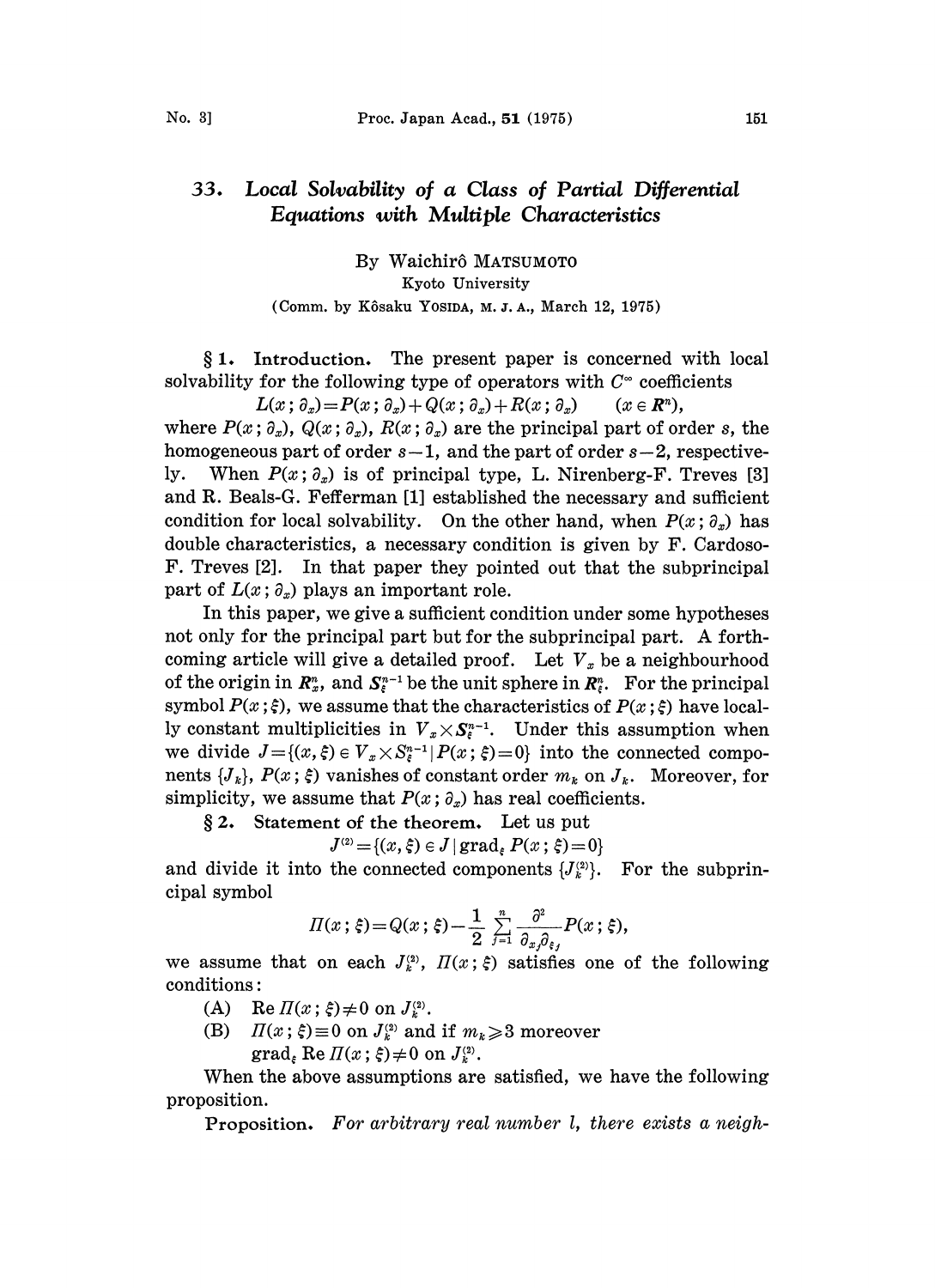bourhood  $\Omega$  of the origin in  $\mathbb{R}_x^n$ , such that

 $||L^*u||_{-l-s+2, R^n} \geq c ||u||_{-l, R^n}$  for all  $u(x) \in \mathcal{D}(\Omega)$ . Especially when  $(A)$  is always satisfied on  $J^{(2)}$ , we have

 $||L^*u||_{-l-s+1, R^n} \ge c ||u||_{-l, R^n}$  for all  $u(x) \in \mathcal{D}(\Omega)$ .

The above proposition implies that the completion of  $\mathcal{D}(\Omega)$  with the inner product  $(L^*u, L^*v)_{-l-*+2,R^n}$   $[(L^*u, L^*v)_{-l-*+1,R^n}]$ , respectively] gives a Hilbert space  $\tilde{\varphi}$ , which is contained  $H_{\overline{\varphi}}(R^n)$  as a dense subspace. Therefore by the relation  $\tilde{\psi}' \supset H^1(\Omega)$  and Riesz' Theorem, we have

Theorem. Under the same assumptions as in Proposition, for each real number l, there exists a neighbourhood  $\Omega$  of the origin in  $\mathbb{R}^n$ . which satisfies the following:

For each  $f(x)$  in  $H^1(\Omega)$  there exists a solution  $v(x)$  of  $Lv = f$  in  $H^{l+s-2}(\Omega)$ . Moreover if (A) is satisfied on all over  $J^{(2)}$ , we can take  $v(x)$ in  $H^{l+s-1}(\Omega)$ .

§ 3. Outline of the proof of Proposition. 1. Localization and modification of  $L(x;D)$ .  $L^*(x; \partial_x)$  satisfies the same conditions as  $L(x; \partial_x)$ . Therefore, for simplicity, we consider  $L(x; \partial_x)$  instead of  $L^*(x; \partial_x)$ .

We modify the coefficients of  $L(x; D)$  out of a small neighbourhood of the origin in  $\mathbb{R}_x^n$  in order to make the oscillation in x of  $L(x;\xi)$  sufficiently small. Next, let us localize  $L(x; D)$  in  $\mathbb{R}^n_k$ . We take an element  $\alpha(\xi)$  in  $\mathcal{D}(\mathbf{S}_{\xi}^{n-1})$  whose support is sufficiently small and intersects at most a component of  $\{J_k\}$ . For  $\xi \in \mathbb{R}^n - \{0\}$ , let  $\alpha(\xi) = \alpha(\xi/|\xi|)$ . We use A whose symbol is  $(|\xi|^2+1)^{1/2}$ , and denote l instead of  $l+s-2$  [ $l+s-1$ , respectively].

$$
\alpha(D) \Lambda^{-1} L(x\,;D) u = P(x\,;D) (\alpha \Lambda^{-1} u) - i Q(x\,;D) (\alpha \Lambda^{-1} u) \\ - i \operatorname{grad}_{\varepsilon} \Lambda^{-1} \cdot \operatorname{grad}_x P(x\,;D) (\alpha u) \\ - i \operatorname{grad}_{\varepsilon} \alpha(D) \cdot \operatorname{grad}_x P(x\,;D) \Lambda^{-1} u \\ - i \widetilde{R}(x\,;D),
$$

where  $\tilde{R}(x; D)$  is of order  $s-2$ . In the case where supp [a] does not intersect on J, easily we have

 $\|\alpha A^{-1}Lu\|\geqslant c\|\alpha u\|_{s-l}-C\|u\|_{s-l-2}-C(h)\|u\|_{s-l-3}.$ And in the case where supp  $[\alpha]$  intersects on  $J\setminus J^{(2)}$ , for  $\Omega = B_n$  ( $B_n$  is the ball with the radius  $h$  and the centre at the origin.), we have

$$
\|\alpha A^{-l}Lu\|\geqslant \frac{c}{h}\|\alpha u\|_{s-l-1}-C\|u\|_{s-l-2}-C(h)\|u\|_{s-l-3}.
$$

In the other cases, by a suitable rotation of the coordinates we can express

$$
P(x;\xi) = a_0(x)(\xi_1 - \psi(x;\xi'))^m \Big\{ \xi_1^{s-m} - \sum_{j=0}^{s-m-1} a_j(x;\xi') \xi_j^j \Big\}.
$$

where  $a_0(x)$  and  $P_0(x; \xi) \equiv \xi_1^{s-m} - \sum_{j=0}^{s-m-1} a_j(x; \xi') \xi'_1$  do not vanish on  $V_x$  $\times$ supp [a], and where  $\psi(x; \xi')$  and  $a_j(x; \xi')$  ( $0 \leq j \leq s-m-1$  and  $\xi'$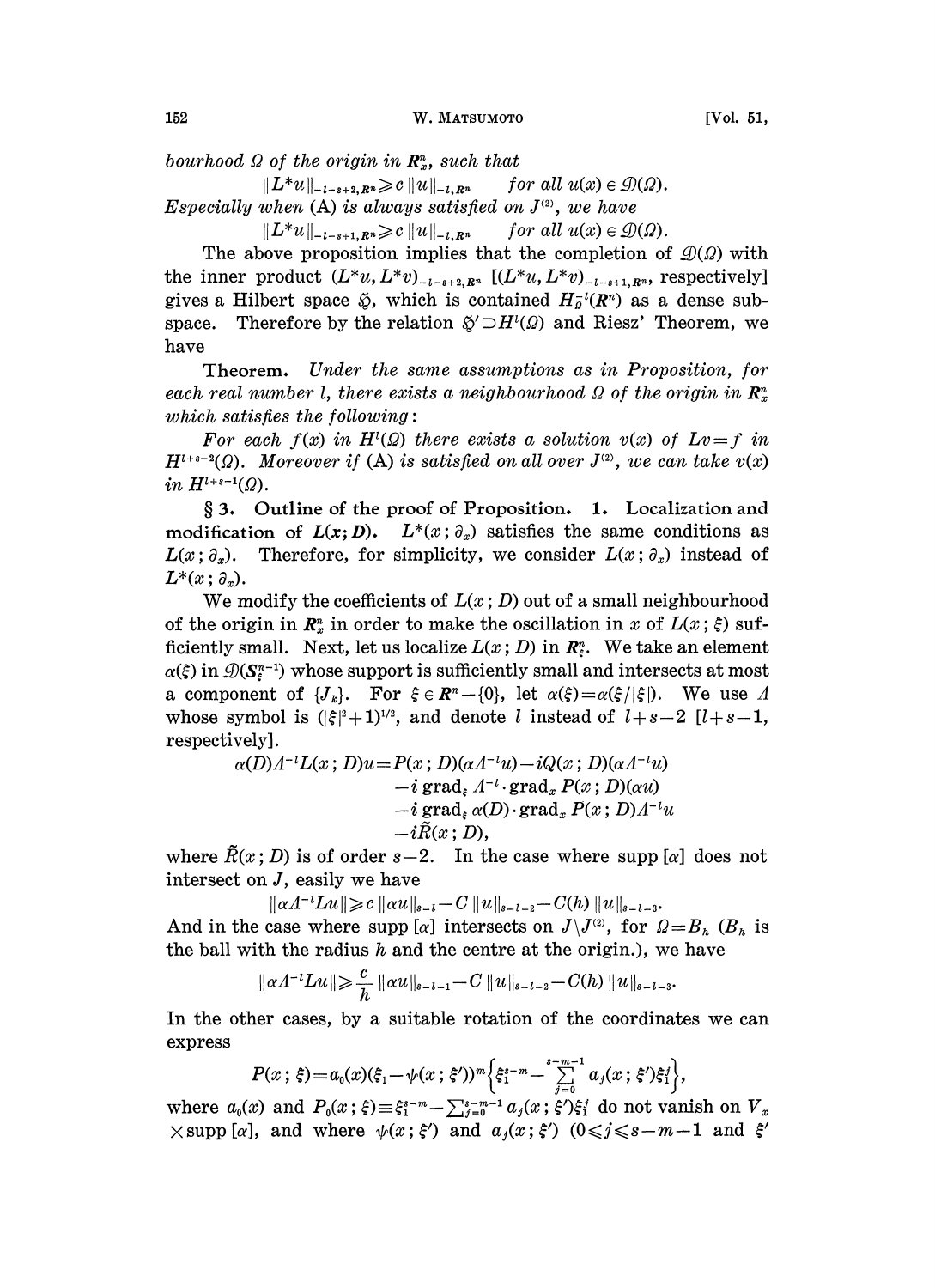$=(\xi_2,\dots,\xi_n)$  are infinitely differentiable in x and holomorphic in  $\xi'$ . In case under the condition (B), applying the estimate under the condition (A) for all  $u(x)$  in  $\mathcal{D}(B_n)$ , we can easily obtain the estimate

$$
\|\alpha Lu\|_{-l} \geqslant \frac{c}{h} \|\alpha u\|_{s-l-2} - C \|u\|_{s-l-2} - C(h) \|u\|_{s-l-3}.
$$

Therefore in this paper we only consider the case under the condition  $(A).$ 

Since we can modify the symbols  $\psi(x;\xi')$  and  $a_j(x;\xi')$   $(0\leq j\leq s)$  $-m-1$ ) out of supp [ $\alpha$ ], we can extend  $\psi(x;\xi')$  and  $a_j(x;\xi')$  suitably as the elements in  $C^{\infty}(V_x\times (R^{n-1}_{\xi'})-(0))$ . We put  $\Pi_0(x;D)=P_0(x;D)(D_1)$  $-\psi(x; D')^m$  and  $i\pi_1(x; D) = \pi_0(x; D) - P(x; D) + iQ(x; D) + i\operatorname{grad}_{\xi} A^{-1}$  $\times grad_x P(x; D)A^t$ , where  $D_1=i^{-1}(\partial/\partial_{x_1})$  and  $D'=i^{-1}(\partial/\partial_{x_1})$ . Let us remark that

modulo  $(\xi_1 - \psi(x; \xi'))^{m-1}$ ,  $\Pi_1^0(x,\xi) \equiv \Pi(x;\xi)$ where  $\mathbb{H}_1^0$  is the principal part of  $\mathbb{H}_1$ .

2. Reduction to a first order system. Let  $\tilde{u} = \alpha(D) \Lambda^{-1} u$ ,  $\tilde{u}_j$  $=\alpha_{\epsilon_j}(D) \Lambda^{-l+1}u$  and  $\Lambda_0$  be a pseudo-differential operator with the symbol  $|\xi'| = (\sum_{j=2}^n \xi_j^2)^{1/2}$ . Put

$$
u_k = \begin{cases} (\Lambda_0 + 1)^{s-k} (D_1 - \psi(x; D'))^{k-1} \tilde{u} & (1 \le k \le m+1), \\ (\Lambda_0 + 1)^{s-k} D_1^{k-m-1} (D_1 - \psi(x; D'))^m \tilde{u} & (m+2 \le k \le s), \end{cases}
$$
  

$$
u_{jk} = \begin{cases} (\Lambda_0 + 1)^{s-k} (D_1 - \psi(x; D'))^{k-1} \tilde{u}_j & (1 \le k \le m+1), \\ (\Lambda_0 + 1)^{s-k} D_1^{k-m-1} (D_1 - \psi(x; D'))^m \tilde{u}_j & (m+2 \le k \le s), \end{cases}
$$
  

$$
\Pi_1 \tilde{u} = \sum_{k=1}^s b_k(x; D') u_k, U = (u_k) \text{ and } U_j = (u_{jk}). \text{ Then we have}
$$
  

$$
\|\alpha L u\|_{L^1} = \|D_1 U - (H + B + G) U - \sum_{k=1}^s K_k U_{kj} + U' \| = \|L_k U\|_{L^1}.
$$

$$
\|\alpha Lu\|_{-l}=\Big\|D_1U-(H+B+G)U-\sum_{j=1}^n K_jU_j+U'\Big\|=\|L_0U\|,
$$

where



 $c_j$  being of order 0 (1 $\leqslant j \leqslant m$ ), G is of order  $-1$ ,  $K_j =$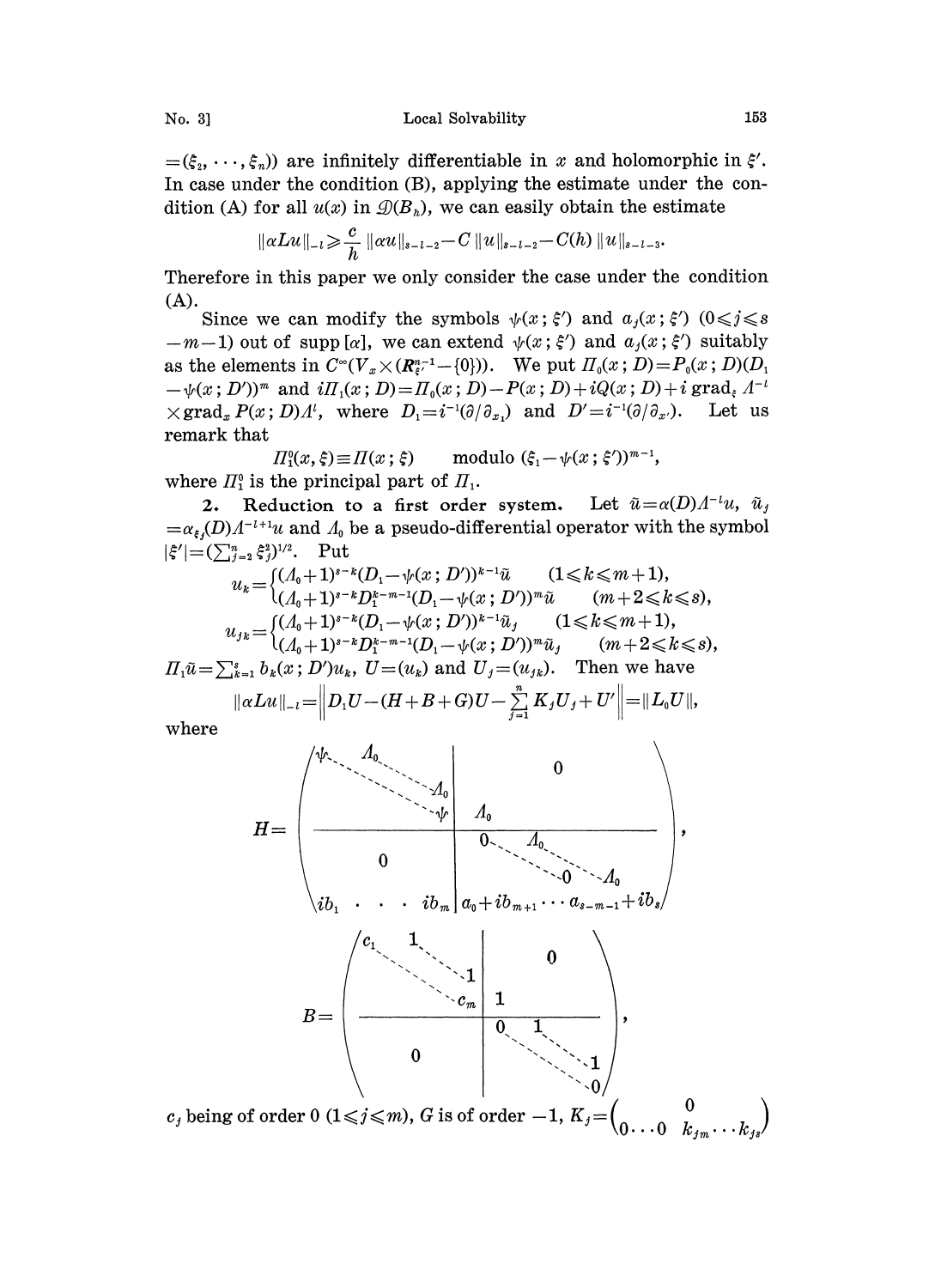$(1 \leq i \leq n, k_{jk}$  being of order 0) and  $||U'|| \leq c||u||_{-l+s-2}$ .

3. Jordan's canonical form of H. The eigenvalues  $\mu_j$  ( $1 \leq j \leq m$ ) corresponding to  $\psi$  are expanded in the sense of Puiseux by  $|\xi'|^{-1/m}$  and distinct. For the rest ones, we consider the eigenvalues  $\lambda_i(|\xi'|)$  of



where  $\xi_0$  is a fixed point in supp  $[\alpha] \cap S_{\xi}^{n-1}$ . On  $S_{\xi'}^{n-2}$ ,  $\lambda_j$  are constant roots with mutiplicities  $r_j$  ( $1 \leq j \leq p$  and  $\sum_{j=1}^p r_j = s-m$ ). Since we can have exact expressions of the eigen-vectors  $V_k$  corresponding to  $\mu_k$  ( $1 \leq k \leq m$ ) and of root vectors  $V_{jk}$  corresponding to  $\lambda_j$   $(1 \leq j \leq p, 1 \leq k \leq r_j)$ . We put  $\mathcal{I} = {^t(V_1, \ldots, V_m, V_{11}, \ldots, V_{1r_1}, V_{21}, \ldots, V_{2r_2}, \ldots, V_{pr_p})}$ , then  $\mathcal{I}l$  is of the form  $\left(\frac{*}{0}\right)^{*}$ . Let  $\mathcal{M} = \mathcal{N}^{-1}$ , then  $\mathcal{M}$  is of the form  $\left(\frac{*}{0}\right)^{*}$ , too.

Moreover we put

$$
H_{2} = \begin{pmatrix} 0 & 0 & 0 \\ a_{0}(x \,;\, D') - a_{0}(x \,;\, \xi'_{0}/|\xi'_{0}|) \varLambda_{0}, \cdots, \varLambda_{s-m-1}(x \,;\, D') - a_{s-m-1}(x \,;\, \xi'_{0}/|\xi'_{0}|) \varLambda_{0} \end{pmatrix}, \\ H_{3} = \begin{pmatrix} 0 & 0 \\ ib_{1}(x \,;\, D'), \cdots, ib_{s}(x \,;\, D') \end{pmatrix}, \qquad C_{1} = \mathcal{I}_{2}H_{2} \mathcal{M} = \begin{pmatrix} 0 & 0 \\ 0 & \ast \end{pmatrix}, \\ C_{2} = \mathcal{I}_{2}H_{2}(\mathcal{M} \circ \mathcal{I} - \mathcal{M} \mathcal{I} \mathcal{I}) = \begin{pmatrix} 0 & 0 \\ 0 & \ast \end{pmatrix}, \qquad C_{3} = \mathcal{I}_{2}H_{3} = \begin{pmatrix} 0 & 0 \\ \frac{\pi}{2} & \pi \end{pmatrix}, \\ \text{and}
$$

and